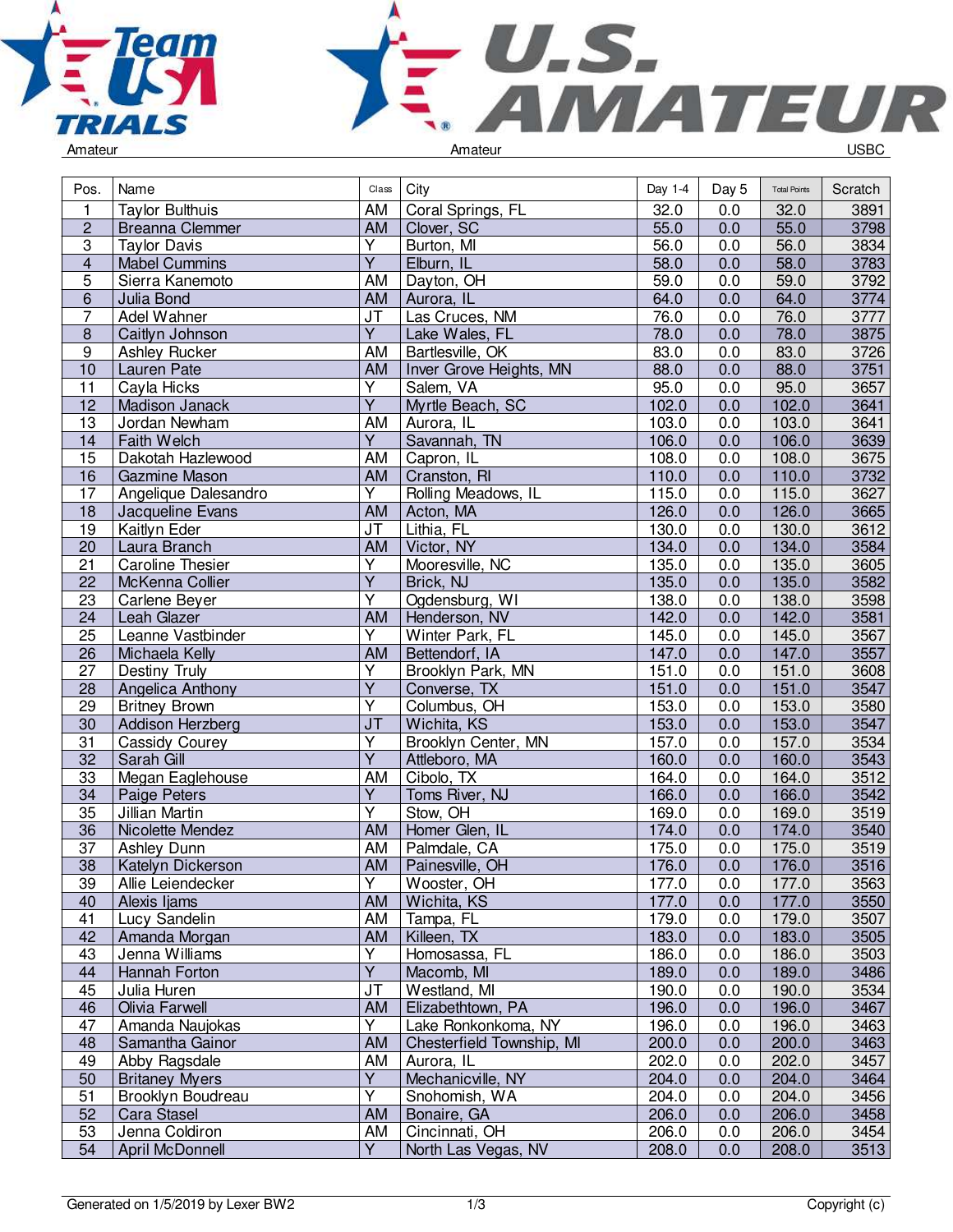



| Pos.            | Name                    | Class                             | City                   | Day 1-4 | Day 5 | <b>Total Points</b> | Scratch |
|-----------------|-------------------------|-----------------------------------|------------------------|---------|-------|---------------------|---------|
| 55              | Paige Beeney            | AM                                | Salado, TX             | 208.0   | 0.0   | 208.0               | 3443    |
| 56              | <b>Alexis Neuer</b>     | AM                                | Lewisburg, PA          | 209.0   | 0.0   | 209.0               | 3440    |
| 57              | Arianna Campbell        | AM                                | Coos Bay, OR           | 211.0   | 0.0   | 211.0               | 3443    |
| 58              | <b>Haley Youker</b>     | $\overline{Y}$                    | East Syracuse, NY      | 217.0   | 0.0   | 217.0               | 3454    |
| 59              | Maranda Pattison        | $\overline{\mathsf{Y}}$           | Redwood Valley, CA     | 217.0   | 0.0   | 217.0               | 3434    |
| 60              | Jennifer Loredo         | Ÿ                                 | Fresno, CA             | 218.0   | 0.0   | 218.0               | 3466    |
| 61              | <b>Madison Bailey</b>   | $\overline{\mathsf{Y}}$           | Rocklin, CA            | 219.0   | 0.0   | 219.0               | 3435    |
| 62              | Madysen Keller          | AM                                | Indian Trail, NC       | 220.0   | 0.0   | 220.0               | 3437    |
| 63              | Melanie Katen           | $\overline{Y}$                    | San Jose, CA           | 221.0   | 0.0   | 221.0               | 3436    |
| 64              | Kayla Ovesny            | AM                                | Norman, OK             | 222.0   | 0.0   | 222.0               | 3429    |
| 65              | <b>Haley Carroll</b>    | AM                                | Williamsville, NY      | 222.0   | 0.0   | 222.0               | 3412    |
| 66              | Kelsey Abrahamsen       | $\overline{Y}$                    | Seattle, WA            | 225.0   | 0.0   | 225.0               | 3422    |
| 67              | Hope Gramly             | Y                                 | Aubrey, TX             | 226.0   | 0.0   | 226.0               | 3428    |
| 68              | <b>Brigitte Jacobs</b>  | Ÿ                                 | Freeport, IL           | 227.0   | 0.0   | 227.0               | 3403    |
| 69              | Evan Smith              | $\overline{\mathsf{Y}}$           | Seattle, WA            | 229.0   | 0.0   | 229.0               | 3348    |
| 70              | <b>Patricia Rosales</b> | Ÿ                                 | Orlando, FL            | 232.0   | 0.0   | 232.0               | 3403    |
| $\overline{71}$ | Olivia Komorowski       | $\overline{\mathsf{Y}}$           | Oshkosh, WI            | 236.0   | 0.0   | 236.0               | 3401    |
| $\overline{72}$ | Veronica Petrinec       | $\overline{\mathsf{Y}}$           | Titusville, FL         | 237.0   | 0.0   | 237.0               | 3406    |
| 73              | <b>Crystal Elliott</b>  | $\overline{Y}$                    | Palm Bay, FL           | 238.0   | 0.0   | 238.0               | 3461    |
| 74              | Amber MacLeod           | AM                                | Brick, NJ              | 239.0   | 0.0   | 239.0               | 3333    |
| 75              | Montana Meyer           | Υ                                 | Imperial, MO           | 242.0   | 0.0   | 242.0               | 3391    |
| 76              | Madeleine McDuff        | <b>AM</b>                         | Katy, TX               | 243.0   | 0.0   | 243.0               | 3428    |
| $\overline{77}$ | Bryanna Leyen           | AM                                | Perry Hall, MD         | 252.0   | 0.0   | 252.0               | 3374    |
| $\overline{78}$ | <b>Kamerin Peters</b>   | $\overline{\mathsf{J}\mathsf{T}}$ | Toms River, NJ         | 254.0   | 0.0   | 254.0               | 3321    |
| 79              | Jessica Wolfe           | AM                                | Kettering, OH          | 257.0   | 0.0   | 257.0               | 3351    |
| 80              | Madison McCall          | $\overline{\mathsf{Y}}$           | North Myrtle Beach, SC | 259.0   | 0.0   | 259.0               | 3354    |
| 81              | Cassidy Ray             | Y                                 | Herrin, IL             | 265.0   | 0.0   | 265.0               | 3350    |
| 82              | Hannah Triske           | $\overline{Y}$                    | Minnetonka, MN         | 267.0   | 0.0   | 267.0               | 3346    |
| 83              | <b>Crystal Singh</b>    | Ÿ                                 | Parkland, FL           | 267.0   | 0.0   | 267.0               | 3336    |
| 84              | <b>Elizabeth Ross</b>   | $\overline{Y}$                    | Schenectady, NY        | 273.0   | 0.0   | 273.0               | 3275    |
| 85              | Kasey Eaton             | AM                                | Wyoming, MI            | 274.0   | 0.0   | 274.0               | 3324    |
| 86              | Justine Brookover       | Υ                                 | Parkersburg, WV        | 280.0   | 0.0   | 280.0               | 3321    |
| 87              | Megan Hess              | Y                                 | Urbandale, IA          | 282.0   | 0.0   | 282.0               | 3324    |
| 88              | Katelyn Orisek          | $\overline{\mathsf{Y}}$           | Yorkville, IL          | 285.0   | 0.0   | 285.0               | 3323    |
| 89              | Amelia Kiefer           | $\overline{\mathsf{Y}}$           | Jasper, IN             | 286.0   | 0.0   | 286.0               | 3320    |
| 90              | <b>Hayley Connelly</b>  | Ÿ                                 | Hazlet, NJ             | 289.0   | 0.0   | 289.0               | 3316    |
| 91              | Brianna MacLeod         | AM                                | Brick, NJ              | 292.0   | 0.0   | 292.0               | 3278    |
| 92              | Saige Yamada            | $\overline{Y}$                    | Kaneohe, HI            | 296.0   | 0.0   | 296.0               | 3290    |
| 93              | Ashley Channell         | Υ                                 | Morris Chapel, TN      | 297.0   | 0.0   | 297.0               | 3296    |
| 94              | Denisyha Waller         | $\overline{Y}$                    | Las Cruces, NM         | 298.0   | 0.0   | 298.0               | 3292    |
| 95              | Kaitlyn Rudy            | AM                                | Buffalo Grove, IL      | 301.0   | 0.0   | 301.0               | 3277    |
| 96              | Stephanie Zavala        | AM                                | Downey, CA             | 301.0   | 0.0   | 301.0               | 3276    |
| 97              | Shawna Strause          | AM                                | Tucson, AZ             | 302.0   | 0.0   | 302.0               | 3238    |
| 98              | Sierra Ciesiolka        | $\overline{Y}$                    | Harker Heights, TX     | 304.0   | 0.0   | 304.0               | 3255    |
| 99              | Sarah Voiers            | Y                                 | Valparaiso, IN         | 313.0   | 0.0   | 313.0               | 3263    |
| 100             | Jordan Shipp            | $\overline{Y}$                    | Pensacola, FL          | 315.0   | 0.0   | 315.0               | 3241    |
| 101             | Sydney Urben            | $\overline{\mathsf{Y}}$           | Dorr, MI               | 315.0   | 0.0   | 315.0               | 3235    |
| 102             | Emma Dockery            | $\overline{Y}$                    | Kent, OH               | 319.0   | 0.0   | 319.0               | 3270    |
| 103             | Lexi Kile               | Υ                                 | Hanover, PA            | 319.0   | 0.0   | 319.0               | 3257    |
| 104             | <b>Isabella Pohl</b>    | Y                                 | Orlando, FL            | 320.0   | 0.0   | 320.0               | 3229    |
| 105             | Jenna Hedgepath         | Υ                                 | Murfreesboro, TN       | 321.0   | 0.0   | 321.0               | 3206    |
| 106             | Rachael Berg            | $\overline{\mathsf{Y}}$           | Surprise, AZ           | 325.0   | 0.0   | 325.0               | 3225    |
| 107             | Jalesa Johnson          | AM                                | Delmar, DE             | 327.0   | 0.0   | 327.0               | 3245    |
| 108             | Averi Brown             | $\overline{Y}$                    | Colombus, OH           | 327.0   | 0.0   | 327.0               | 3200    |